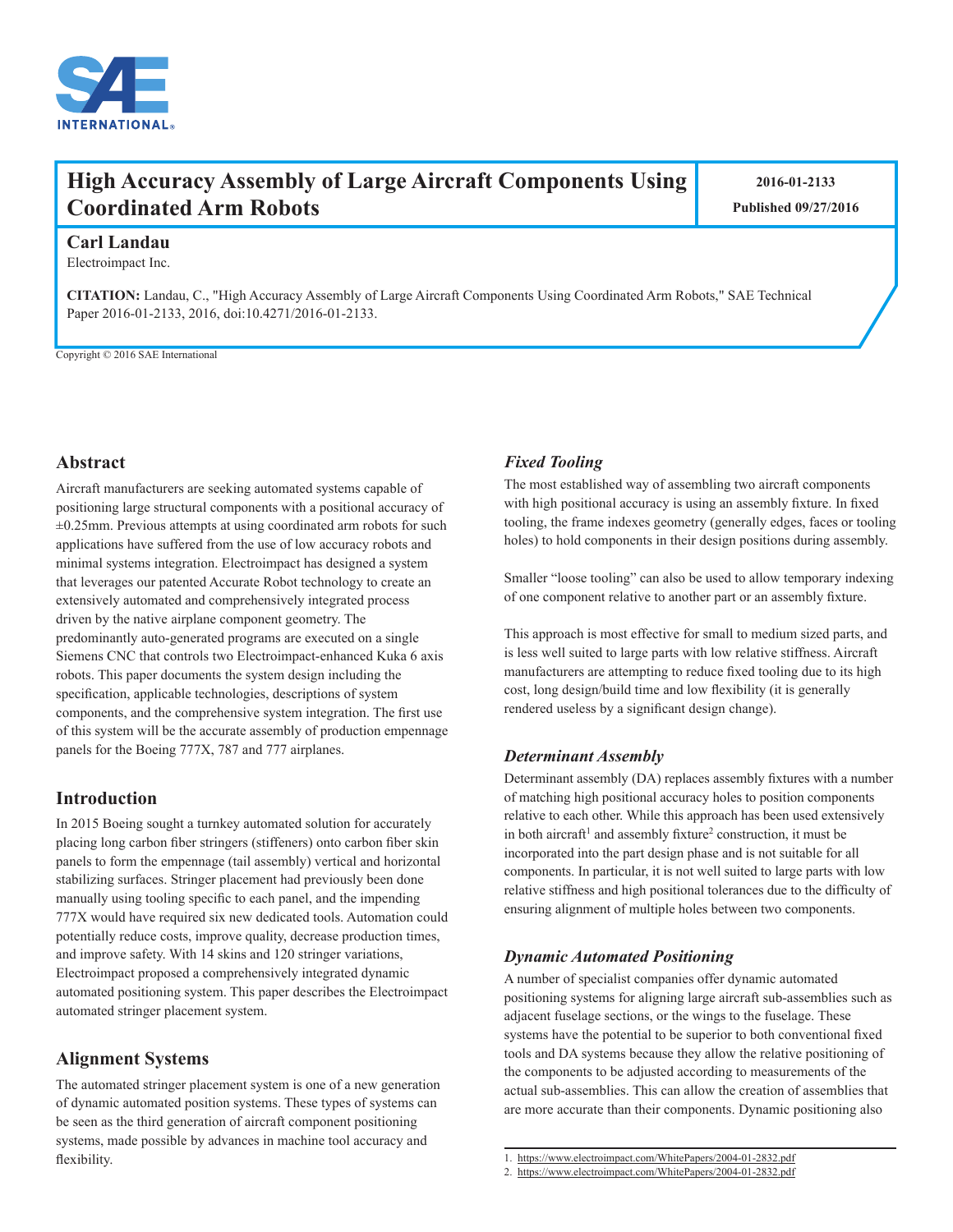has the advantage of not requiring the machining of high positional tolerance holes, further reducing manufacturing cost and increasing flexibility.

Advances in the flexibility and accuracy of machinery are allowing this type of dynamic positioning to be used on smaller assemblies. However many of these systems require laser tracker metrology devices to measure part and machine positions, which significantly increases move times due to their required settling and measurement periods.

# **Design Criteria**

#### *Stringer Dimensions*

The general shape of the stringers is that of long I-beams, with upper cap widths that vary along the length of each stringer. The system design must accommodate not just the varying cap sizes within each stringer, but also the variation in lengths between stringers.



Figure 1. Stringer Cross Section

The stringers vary in length between 1.6m and 13.2m and weigh less than 13.6kg each.

### *Placement Requirements*

The placement accuracy required by the system is  $\pm 0.6$ mm in the plane of the skin panel, relative to skin tooling reference points. The system must accommodate a range of stringers on a range of panels, and different application pressures may be required. The system must therefore be able to apply pressures between 35kPa and 620kPa. The feed rates must be variable between 0.05m/s and 0.5m/s. The overall assembly time must be less than 3 hours per panel (1 skin with up to 9 stringers) for all panel and stringer combinations.

# **System Description**

#### *Overview*

The solution developed by Electroimpact incorporates the two enhanced 6 axis arm robots into an integrated 24 drive CNC controlled solution. Each robot is mounted on two horizontal axes, and holds an end effector custom designed for stringer placement.



#### Figure 2. Stringer Placement Cell Overview

Travel within and between the work cells is accomplished though a 36m bed (X-axis) with platforms (sleds) mounted on rails. Each sled has a perpendicular horizontal axis (Z-axis) with 1.6m of travel.



Figure 3. Primary Axis Components



Figure 4. Sled Components

#### *Arm Robots*

Articulated arm robots are a type of robot that uses rotary joints for movement. These rotary joints are generally arranged in a chain, with each joint supporting the ones further down the chain. Although widely used in other industries, their accuracy has limited their use within the aerospace industry.

### *Robot Accuracy*

The repeatability of high quality articulated arm robots tend to be  $\pm 0.1$  mm, with some manufacturers selling high precision versions of lower payload units with a repeatability of ±0.05mm. Unfortunately, this headline repeatability figure generally does not result in a similar on-part accuracy in production for a number of reasons including:

- Working volume: The repeatability is generally from the base to the flange of the robot, and does not include additional axes, end effector offsets or the impact of end effector loading.
- Uni-directionality and pose changes: If a program commands the end effector to a target location, then the repeatability may rely on approaching the target from the same direction and in the same pose as when the robot was calibrated.
- Part position compensation: The accurate measurement of the true part location, and subsequent calculation and application of appropriate offsets are critical in achieving on-part accuracy but often not included in baseline robot packages.
- Clamp motion: External forces (such as clamping or drill thrust reaction) are integral to operation, but result in additional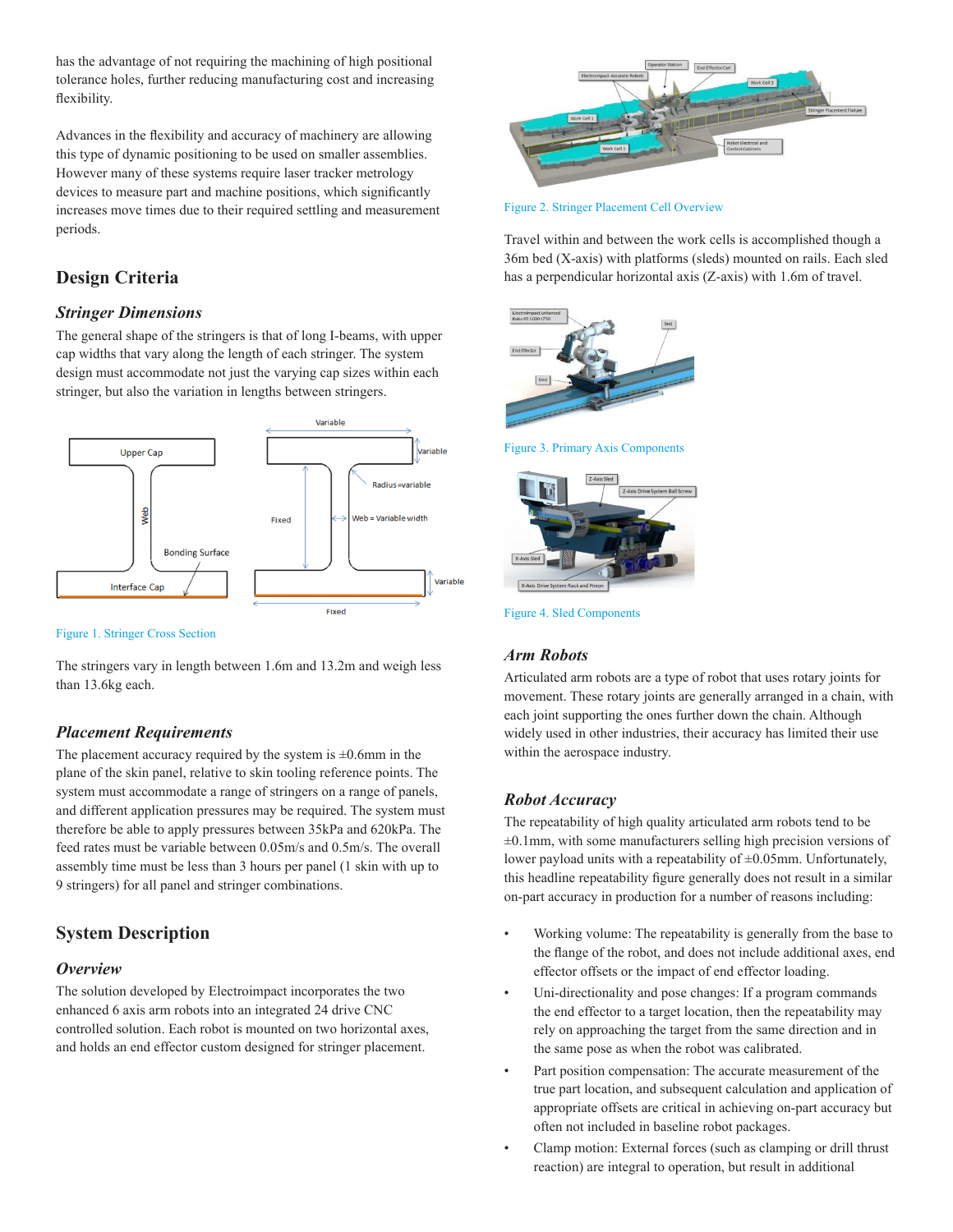inaccuracies that make the repeatability figures even less achievable.

For these reasons, few robot manufacturers publish actual on-part positional accuracies. The majority of aerospace industry applications require part accuracies of ≤±0.25mm. This accuracy cannot be achieved with a 99.7% (3-sigma) confidence level using an unaided articulated arm robot. The most common method for achieving this positional accuracy using articulated arm robots is by utilizing an external metrology device (generally a laser tracker) to provide positioning feedback that can be used to refine the positioning of the robot axes. Although this has been effective in R&D and low rate production environments, the required limiting of robot speeds makes such systems unsuited to higher rate production activities.

### *Accurate Robot Technology*

Electroimpact has taken a uniquely flexible and integrated approach to achieving high positional accuracies using articulated arm robots. The Accurate Robot Technology<sup>3</sup> starts with a high quality Kuka arm robot, adds on-device external position feedback for each axis, and then upgrades the hardware and software of the motor drives and motion controller.

This combination of high-resolution external feedback and a high-order kinematic calibration model result in an increase in dynamic and static global accuracy, effective elimination of drive train backlash, and accurate response to external forces applied at the end effector. These robotic systems are able to achieve volumetric accuracies of <±0.25mm with a 99.7% (3-sigma) confidence level over the complete working volume, independent of relative motion and robot pose.

### *End Effectors*

The end effector is the process head of a robot, and is the interface through which the robots interact with the part. An ATI tool changer is installed at the end of axis 6 on each accurate robot to allow the end effectors to be easily removed for maintenance, or swapped between robots.



#### Figure 5. ATI Interface

The end effectors are the most novel mechanical design in this system, with two designs; a primary (fully featured) end effector, and a secondary (reduced functionality) end effector. The primary end effector is responsible for placing the stringer and applying the

pressure required to fix it in place. The secondary end effector is used to assist in holding and moving the stringer, and ensures that no part of the stringer contacts the skin prematurely.



Figure 6. Primary End Effector



Figure 7. Secondary End Effector

End effector functionalities include

- Workpiece Measurement: A workpiece distance laser on the end effector can be used to locate workpiece and tooling geometry such as surfaces and edges. This is used in conjunction with two high accuracy automated feature recognition cameras to accurately measure and locate the workpiece components in the cell. The cameras can also be used to read 1D and QR codes to verify component identification details.
- Vertical Indexing: The nominal distance from the skin can be set and adjusted using an independent axis.
- Horizontal (perpendicular to stringer length) Indexing: Guide rollers are used to set the horizontal position of a stringer.
- Travel along Stringer Length: Brakes can be applied to the top of a stringer to prevent it from sliding through the guide rollers. This can be used to allow the other end effector to move along the stringer length along its own guide rollers.
- Lifting: Cap lifter rollers on each end of the end effectors can be engaged to the underside of the stringer cap, lifting as required.
- Compaction: Once the stringer has been moved into position, an independent roller axis is used to apply the force required to fuse the stringer to the skin panel. This axis includes
	- CNC controllable pressure regulator to set the compression force
	- Compression load cell to measure the actual force, allowing the system to compensate for frictional losses
	- Laser distance sensor to monitor the pressure roller extension

#### *Stringer Cart*

Each stringer will have a double sided adhesive tape applied to the interface at the time it will be picked up by the robots.

Requirement for the mobile stringer placement fixture include:

The fixture must be usable in every automated placement cell

<sup>3.</sup> https://www.electroimpact.com/WhitePapers/2010-01-1846.pdf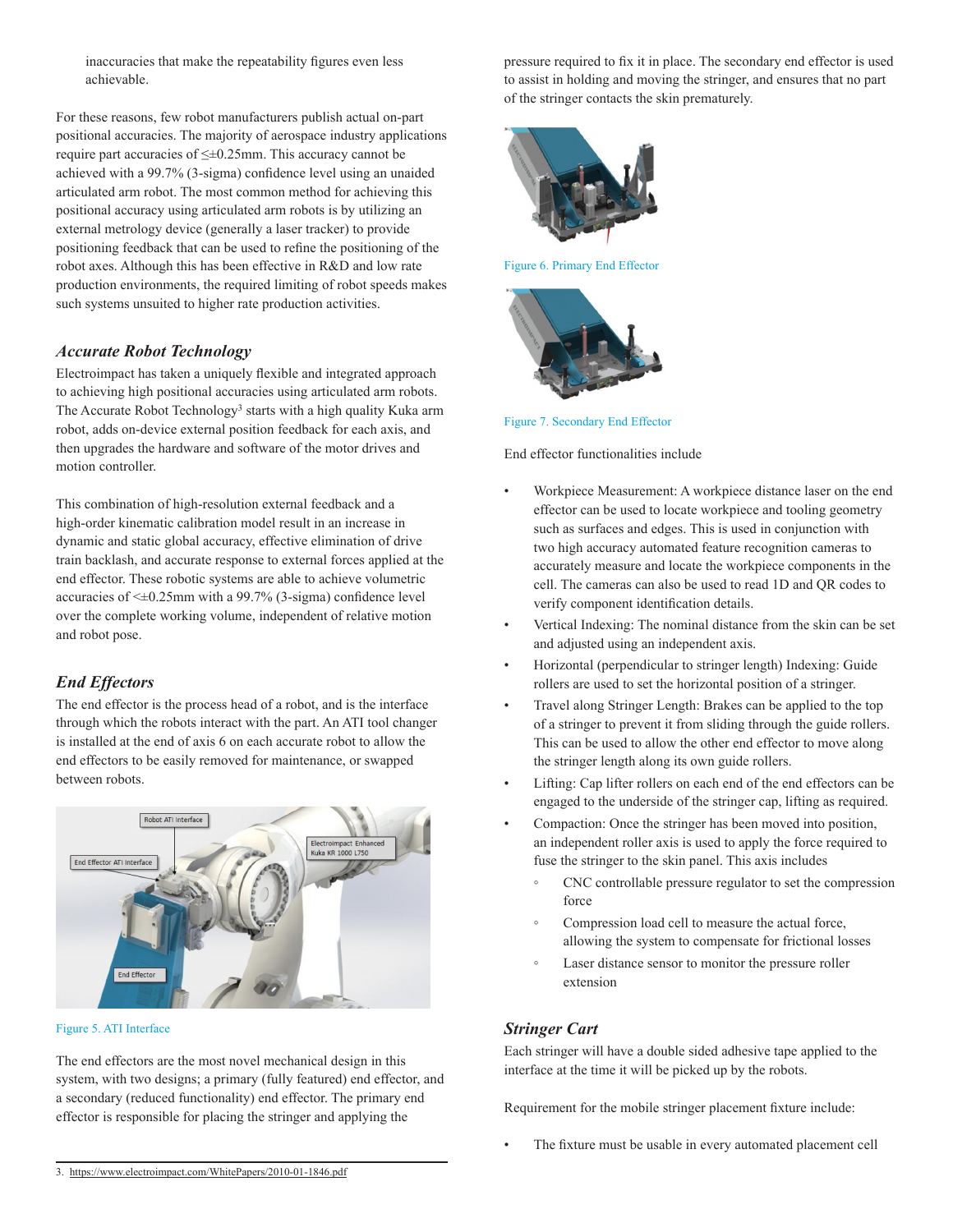- The stringers must be positioned for easy manual removal of the backing paper
- The stringers must be held securely during long term storage and transport of the fixture
- The fixture will need to be capable of holding a full set (up to nine) stringers
- The fixture must accommodate the full range of stringer sizes
- The fixture must index the stringers sufficiently for the system to accurately pick up each stringer

The fixture is made up of 5 stringer support posts, each capable of holding up to 9 stringers. Their positions are staggered to accommodate a wide range of stringer lengths, allowing for a minimum of two contact points per stringer for the shortest stringers. One additional post holds up a vertical plate which will index the root end of all stringers. Each post can be rotated 180 degrees to accommodate mirrored cells without rotating the entire cart.

In addition to configurable posts, the stringer fixture also allows for a "transport" configuration by extending the arms with the caster wheels for added stability.



Figure 8. Stringer Cart

The position of the fixture within the cell is determined by floor indexing pins on each end of the fixture.

The fixture weighs less than 450kg fully loaded, and can be moved in and out of the cell by two people using the handles at each end.

# **The Manufacturing Process**

The manufacturing process begins with the creation of the NC programs using the offline programming application.

# *Offline Programming*

Offline programming allows the creation of machine NC programs without using the physical device, generally on a computer. This can be enhanced by adding a virtual device to simulate the program movements to detect collisions and robot singularities. For devices that can achieve a given tool center point (TCP) in more than one axis configuration, or cases where device collisions are more likely, it is best if this simulation can be performed while creating the NC program. This is called in-process simulation.

The majority of Electroimpact machinery is programmed using offline programming software with integrated in-process simulation.

Although the offline programming of Electroimpact machinery generally supports a high degree of manual input, the stringer placement application is far more geometrically constrained and thus mostly automated. A separate program is generated for each stringer, and a master panel program calls these individual stringer programs in the desired order.

The majority of the program is generated from the user selection of geometry, with the procedure as follows

- 1. The NC programmer selects a stringer on the stringer cart
- 2. The NC programmer selects the same stringer on the skin panel
- 3. The OLP software interrogates the stringer geometry (eg. the stringer root and tip end planes, and an index face on the stringer web), and automatically calculates a path for the two robots to pick the stringer off the cart, and lay it down on the panel.
- 4. The NC programmer has a limited ability to edit the program such as altering the sled positions for a more desirable pose, or adding additional commands (such as changes to the roller pressure).

All of the initial program creation is done in the one of the three manufacturing cells. The OLP software can then automatically generate a preliminary version of the program for either of the other two zones using coordinate transformation. The NC programmer can then make minor changes to sled positions to improve the robot poses in the new zones.

# *Stringer Cart Loading*

The stringers are manually loaded in to the stringer cart in a separate cell, and a double sided tape is applied to the base cap.

# *Cell Loading*

The two robots retreat to the end of the assembly cell, and the skin frame is loaded into the cell by an automated guided vehicle (AGV). The loaded stringer cart is then loaded into the cell and indexed into position. Once the cell is clear of operators, the safety system for the cell is engaged and the part program is initiated.

# *Skin Registration*

The first task in the part program is locating and identifying the skin. This is challenging because the skin frames are not indexed within the cell and their positioning can vary by up to 75mm. The workpiece distance laser and automated feature recognition cameras provide a fully automated "registration" routine for this task. Once located and identified, a six degree of freedom coordinate transformation is performed to align the nominal program coordinates to the actual skin position. With the skin accurately located, the stringers can now be individually located, identified, picked up and placed on the skin.